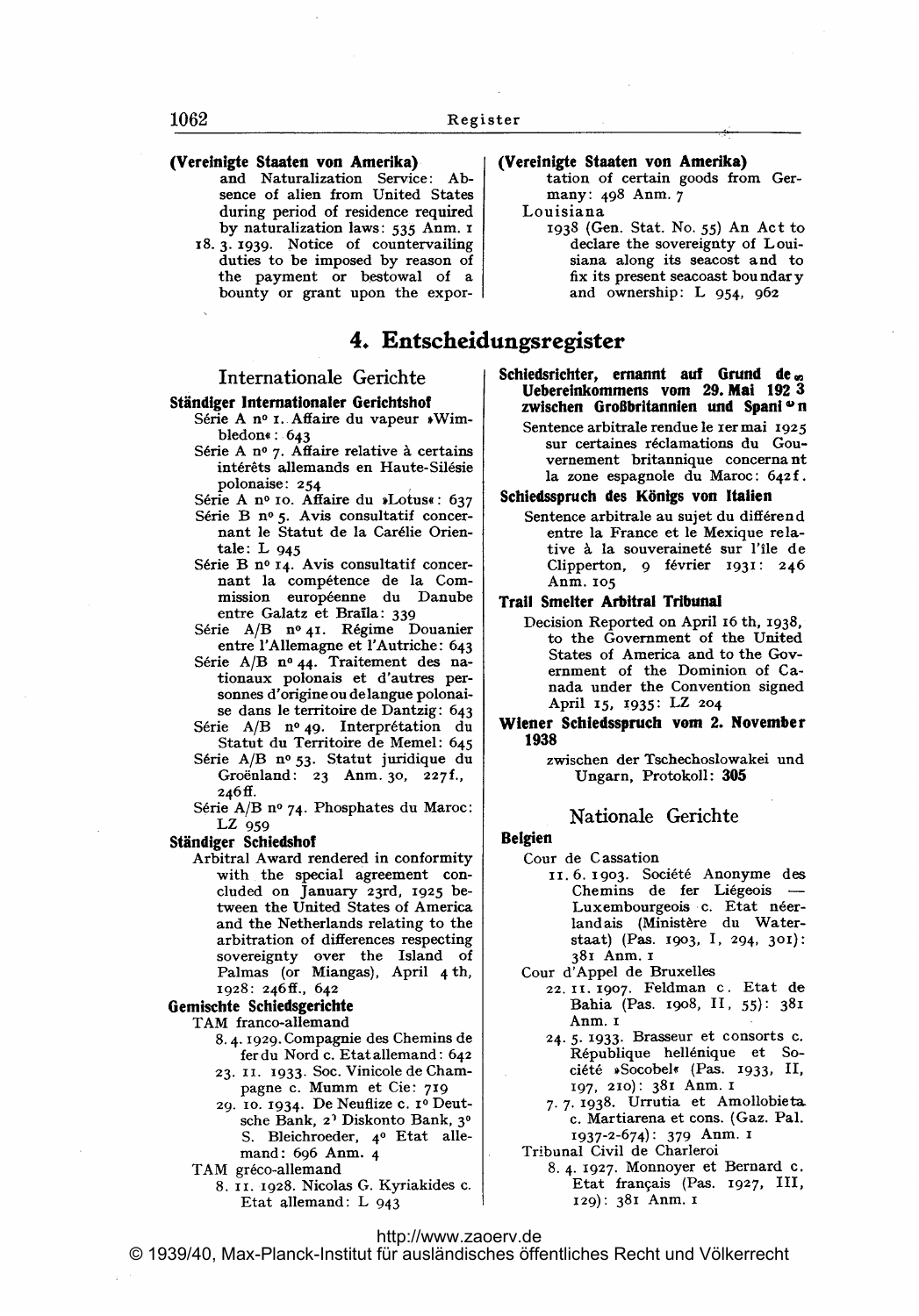Britisches Reich Großbritannien The Amazone, (1939) P. 322, 55 T. L. R. 787: 887 The Arantzazu Mendi, (1939) A. C. 256: <sup>364</sup> Anm. i, LZ <sup>953</sup> Banco de Bilbao v. Rey, (1938) <sup>2</sup> K. B. 176: 363 Anm. <sup>2</sup> The Broadmayne, (xq16) P. 64: 355 Anm. <sup>1</sup> Chung Chi Cheung v. The King, (1939) A. C. 160, 55 T. L. R. 184: 899 The Crimdom, (1918) 35 T. L. R. 81: <sup>355</sup> Anm. <sup>1</sup> The Cristina, (1938) A. C. 485:355ff. The Gagara, (1919) P. 95: 355 Anm. 2 Haile Selassie v. Cable and Wireless Ltd., (1938) Ch. 545, 54 T. L. R. 628: 881 Haile Selassie v. Cable and Wireless Ltd., (1938) Ch. 839, 54 T. L. R. 996: 881 Haile Selassie v. Cable and Wireless Ltd., (1939) <sup>1</sup> Ch. 182, 54 T. L. R. io87: 881 Haile Selassie v. Cable and Wireless Ltd., (1939) 55 T. L. R. 2og: 881 The Jupiter, (1924) P. 236: 355 Anm. 2, <sup>362</sup> Anm- <sup>4</sup> Kawasaki Kisen Kabushiki Kaisha of Kobev. Bantham S. S.. Company, Limited, (1938) 54 T. L. R. goi: qo6 The Kelantan, (1924) A. C. 797: 365 Anm. 3 The Messicano, (1916) 32 T. L. R. 519: 355 Anm. <sup>1</sup> The Porto Alexandre, (1920) P. 30: 357f. Rex v. Ketter, (1939) Weekly Notes 72: 897 Australien Ffrost v. Stevenson, (1937) 58 C. L. R. 528: 888 Kanada Ex parte Banta Singh, (1938) <sup>1</sup> D.L. R. 789: 905 Re Nikola Ferenc, (1938) <sup>4</sup> D.L.R. 697: 904 Rex v. jawala Singh, (1938) <sup>4</sup> D. L. R. 381: 904 Varin v. Cormier,  $(1937)$ ; D.L.R. 588: qo6 Frankreich Cour de Cassation 19. 2. 1929 (Revue de Droit Internat. Priv6 1929, 266): 698 22. 12-1931 (Revue de Droit Internat. Privé 1932, 83): 709 23. 1. 1933 (Rev. Crit. 1934, 935): 698 Cour de Cassation, Chambre Civile 26-7. 1921 (Sirey 1922, 1, 305): 69o

#### (Frankreich) 14. 1. 1931 (Sirey 1931, 1, 125): 697 24. 10. 1932 (Dalloz Pér. 1933, 1, 196): 69 7 6. 2. 1934 (Sirey 1935, 1, 249): 718 27. 2. 1934 (Sirey 1935, 1, 36c): 683 7.5. 1934 (Gaz. Pal. 1934, 2, 2o8): 682 25. 7. 1934 (Sirey 1934, 1, 303): 685 9. 12. 1935 (Dalloz Pér. 1937, 1, 44): 692 4. 2. 1936 (Sirey 1936, 1, 257): 710 16.2. 1937 (Gaz.Pal. 1937, 2, 687): 710 2. 3. 1937 (Sirey 1938, 1, 361): 684 9. 4- 1937 (Sirey 1937, 1, 2o8): 691 30. 6. 1937 (Sirey 1937, 1, 336): 68o 20- 7- 1937 (Gaz. Pal. 1937, 2, 687): 710 31. 1. 1938 (Gaz. Pal. 1938, 1, 484): 694 9- 5. 1938 (Sirey 1938, 1, 334): 691 Cour de Cassation, Chambre Criminelle 20. 1. 1873 (Bulletin criminel Nr. io): 689 9. 12. 1933 (Sirey 1936, 1, 313): 689 18.3. 1936 (Nouv. Rev. de Droit Internat. Privé 1936, 311): 684 23. 4. 1936 (Sirey 1936, 1, 317): 689 27. 5. 1936 (Sirey 1938, 1, 393): 682 27. 6. 1936 (Gaz. Pal. 1936, 2, 589): 681 9. I. 1937 (Sirey 1937, I, 115): 687 26. 2. 1937 (Sirey 1938, 1, 117): 700 Copr de Cassation, Chambre des Requ6tes 7. II. 1933 (Sirey 1934, 1, 89): 718 23. 10. 1934 (Sirey 1936, 1, 177): 691 20. 11. 1934 (Sirey 1935, 1, 103): 697 14. 5. 1935 (Sirey 1935, 1, 281): 715 23. 7. 1935 (Dalloz Hebd. 1935, 540): 602 5. 2. 1936 (Rev. Crit. 1936, 451): 707 15. 12. 1936 (Sirey 1937, 1, 104): 700 8. II. 1937 (Sirey 1938, I, 189): 690 110. 5.1938 (Sirey 1938, 2, 260): 710 26. 7- 1938 (Gaz. Pal. 1938, 2, 807): 695 Commission Sup6rieure de Cassation des Loyers 1. 7. 1933 (Rev. Crit. 1934, 415): 709 30.7- 1933 (Rev. Crit. 1934, 416): 712 Conseil d'Etat 1. 12. 1933 (Sirey 1935, 3, 1): 678 18. 5. <sup>1934</sup> (Dalloz Hebd. 1934, 401): 68o 26. io. 1934 (Sirey 1935, 3, 25): 704 30. 1- 1935 (Dareste 1937, 3, 2): 68o 27. 7. 1935 (SireY 1936, 3, 83): 705 2. 12. 1935 (Gaz. Pal. 1936, 1, 110): 705 19- 5. 1936 (Revue Indochinoise Ju-

ridique et Economique 1937, 120): 704

# <http://www.zaoerv.de>

© 1939/40, Max-Planck-Institut für ausländisches öffentliches Recht und Völkerrecht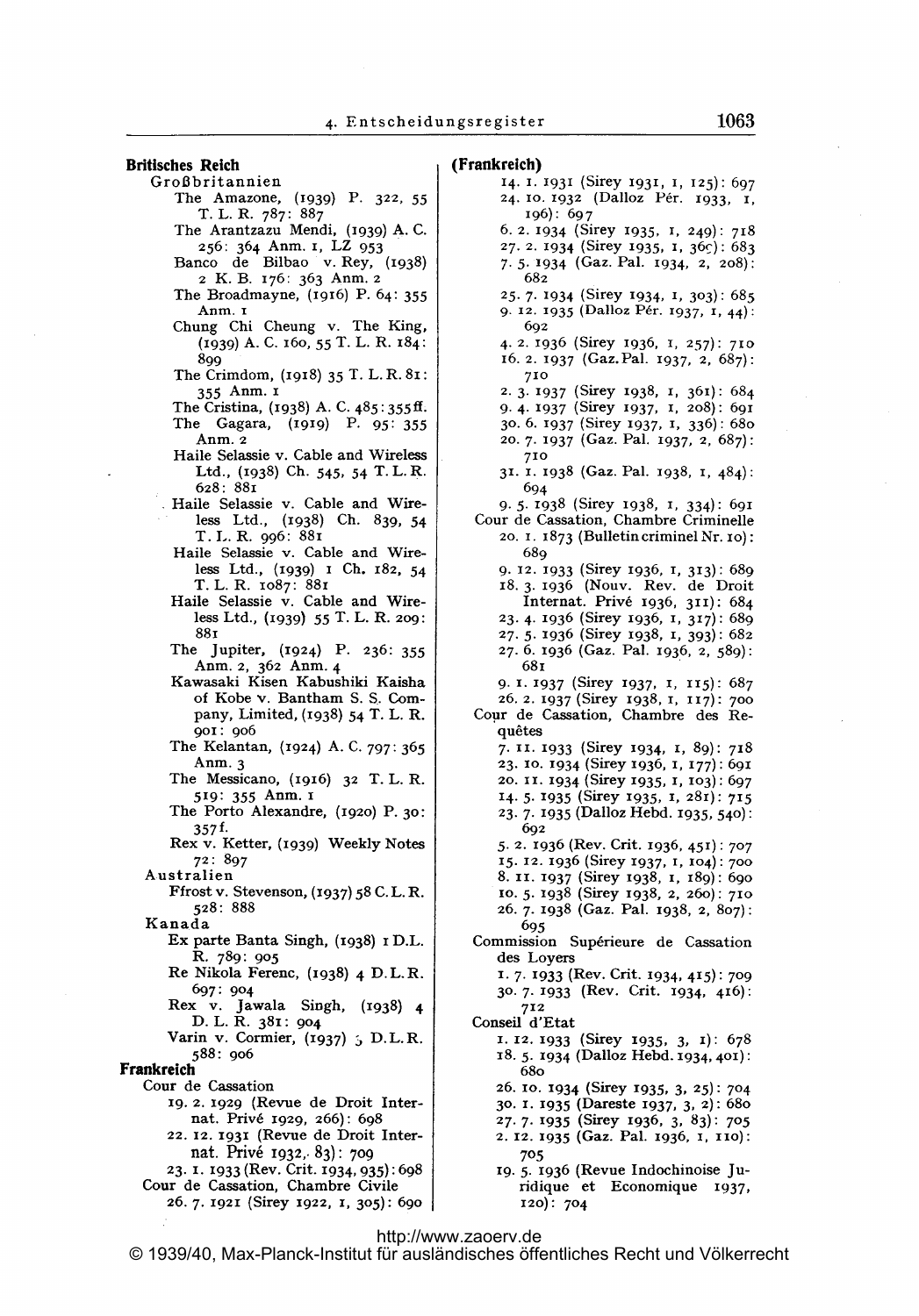(Frankreich) 12. 6. 1936 (Sirey 1936, 3, 90): 716 23. 11. 1936 (Sirey 1937, 3, 25): 705 23- 12. 1936 (Gaz. Pal. 1937, 1, 263): 705 11. 6. 1937 (Sirey 1937, 3, io8): 705 28. 8. 1937 (Dalloz Hebd. 1937, 382): 704 1. 7. 1938 (Sirey 1939, 3, 41): 679 15. 7- 1938 (Gaz. Pal. 1938, 2, 353): 705 Cour d'Appel d'Agen 3. 6. 1935 (Gaz. Pal. 1935, 2, 371): 712 Cour d'Appel d'Aix 22- 7- 1937 (Sem. jur. 1937, 423): 7o8 30. 8. 1937 (Sem. jur. 1937, 423): 708 23. II. 1938 (Dalloz Pér. 1939, 2, 65): 702 9. 12. 1938 (Dalloz Pér. 1939, 2, 65): 702 Cour d'Appel d'Amiens 4. 11. 1937 (Gaz. Pal. 1937, 2, 929): 711 Cour d'Appel de Bastia 22. 9. 1931 (Droit marit. frang. 1932, 98): 688 Cour d'Appel de Bordeaux 8. 12. 1937 (Rev. Crit. 1938, 297): 699 28. 3. 1938 (Droit marit. frang. 1938, 168): 378 Anm. <sup>2</sup> Cour d'Appel de Colmar 7. 11. 1935 (Revue Juridique d'Alsace et de Lorraine 1936, 338): 711 9. II. 1935 (Gaz. Pal. 1935, 2, 822): 711 20, 11. 1936 (Dalloz Hebd. 1936, 515): 710 9. 2. Y937 (Sem. jur. 1938, 631): 693 Cour d'Appel de Lyon 31. 7. 1935 (Dalloz Pér. 1937, 2,14): 686 Cour d'Appel de Montpellier 14- 5- 1934 (Gaz. Pal. 1934, 2, 390): 712 Cour d'Appel d'Orl6ans 21. 10. 1936 (Gaz. Pal. 1936, 2, 81o): 713 Cour d'Appel de Paris 28- 7. 1932 (Clunet 1934, 641): 700 30. II. 1933 (Rev. Crit. 1936, 175): 700 1'. 5. 1934 (Sirey 1936, 2, 49): 7o6 17- 5. 1934 (Gaz. Trib. 26. 6. 1934): 699 10- 7- 1934 (Gaz. Trib. 16. 12. 1934): 713 28. 2. 1936 (Rev. Crit. 1937, 484): 6<)8 2. 4- 1936 (Dalloz Hebd. 1936, 303): 701

(Frankreich) 4-5. r936 (Gaz. Pal. 1936, 2, 18o): 711 12.4-1938 (Nouv, Rev. de Droit Internat. Priv6 1938, 617): 714 14. 4- 1938 (Gaz. Pal. 1938, 2, 581): 701 Cour d'Appel de Poitiers 26. 7. 1937 (Dalloz Pér. 1937, 2, 89): 374 Anm. <sup>i</sup> 20.12. 1937 (Droit marit. franc.. 1938, 74): 376 Anm. <sup>i</sup> Cour d'Appel de Rouen 7. 12. 1937 (Dalloz P6r. 1938, 2, 17): 37o Anm. <sup>2</sup> Tribunal Civil de Bordeaux 3. 9- 1937 (Gaz. Pal. 1937, 2, 419): <sup>375</sup> Anm. <sup>i</sup> Tribunal Civil de Charolles 14. 6. 1934 (Gaz. Pal. 1934, 2, 388): 713 Tribunal Civil de Pau 15.3. 1933 (Rev. Crit. 1934, io6): 707 Tribunal Civil de la Seine 27. 12. 1933 (Rev. Crit. 1934, 901): 701 18- 4. 1934 (Gaz. Pal. 1934, 2, 118): 696 12. 5- 1934 (Sem. jur. 1934, 1026): 684 \*27. 6. 1934 (Clunet 1935, 117):  $714$ 14. 11 - 1934 (Gaz. Trib. 14. 2. 1935): 697 6. 12. 1934 (Clunet 1935, io6): 717 27. 12. 1934 (Gaz. Pal. 1935, r, 357): 7o8 17. 4- 1935 (Sirey 1937, 2, 73): 718 14-5. 1935 (Clunet 1937, 96): 701 27. 2. 1936 (Gaz. Trib. 10./12. 5. 1936): 711 16.6.1936 (Nouv. Rev. de Droit Internat. Priv6 1936, 761): 696 1. 3. 1937 (Gaz. Trib. 5./6. 1. 1938): 7o6 7-5- 1937 (Clunet 1938, 522): 685 8. 3. 1938 (Dalloz Hebd. 1938, 2, 17): 712 8- 4. 1938 (Gaz. Pal. 1938, 2, 225): 689 17. 10. 1936 (Gaz. Pal. 1936, 2, 752): 698 Tribunal de Commerce de Marseille 1'. 5. 1938 (Sem. jur. 1938, 887): 702 Tribunal de Commerce de St. Etienne 17. I. 1936 (Sirey 1937, 2, 121): 707 Tribunal de Commerce de la Seine 20. 1. 1936 (Rev. Crit. 1937, 117): 714 4. 3. 1938 (Clunet 1938, 278): 712 Tribunal de Police correctionnelle d'Avesnes 22. 7. 1933 (Sirey 1934, 3, 105): 687

<http://www.zaoerv.de> © 1939/40, Max-Planck-Institut für ausländisches öffentliches Recht und Völkerrecht